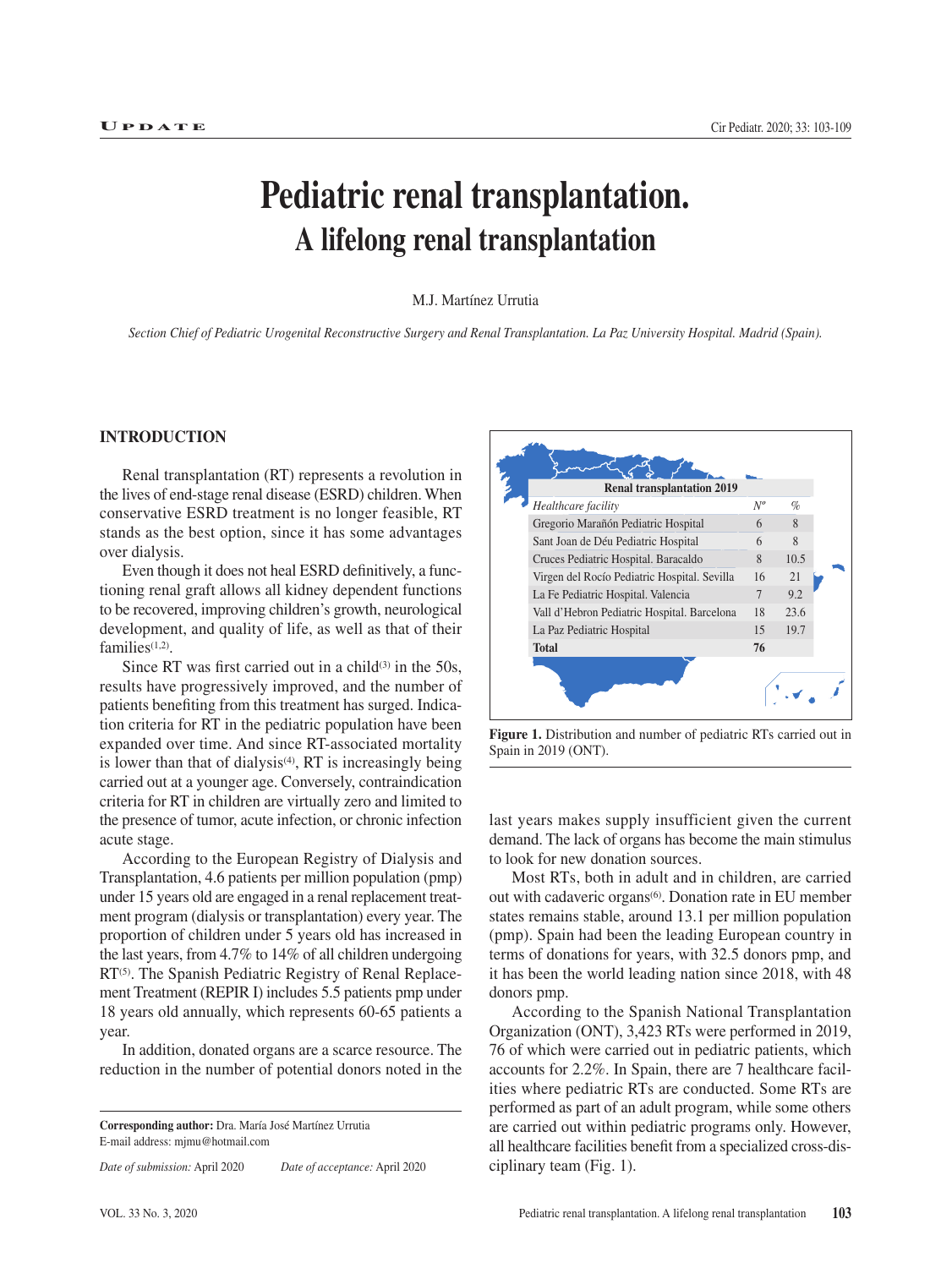Globally speaking, access to RT varies widely and depends on how economically developed each nation is(7,8). In Spain, contrarily to what used to happen some years ago, the inclusion of living donors (LDs), the expansion of donation criteria, and the acceptation of pediatric priority in the distribution of cadaveric organs have allowed for a quicker access to RT.

RT survival in pediatric patients is considered the best in all transplantations. RT results have significantly improved in the last two decades $(9,10)$ . 1-year post-renal graft survival in pediatric recipients is approximately 94% with cadaveric donors (CDs) and approximately 96% with LDs, whereas 5-year post-renal graft survival is approximately 73% with CDs and approximately 81% with LDs (Fig. 2).

Given the few renal transplantations carried out in each pediatric healthcare facility, multicenter studies (NAPRTS, UNOS, OPTN, UKT, ANZDATA)\* prove particularly interesting, since they allow a significant number of patients to be assembled. In the United States, some 800 RTs are conducted in patients under 18 years old annually.

The objective of this work is to gather pediatric RT highlights following the end of transplantation *Era IV* (2010-2017), where all efforts are aimed at finding the ideal organ for each recipient and minimizing immunosuppressive therapy side-effects in order to improve long-term graft survival.

### **DONOR**

#### **Donor source**

#### *Renal transplantation with LDs*

It is performed across the world, but in different proportions. Transplant nephrectomy is a safe procedure with a very low intraoperative risk for the donor (0.03-0.06%) (11). This risk seems reasonable given the socioeconomic advantages for the recipient and the improvement in their quality of life, especially in children. Having an organ ready for transplantation may help avoid dialysis. 25-30% of RTs conducted in pediatric patients are anticipated (pre-dialysis)(12,13).

A significant increase in the number of transplantations carried out with a LD relative (father or mother) in younger pediatric recipients has been noted in the last years(14,15). In our view, this is due to the advantages of using kidneys from living donors (shorter dialysis time, improved donor-recipient histocompatibility, and shorter cold ischemia time, among others), which allow for longer graft



**Figure 2.** LD *vs.* CD renal graft actuarial survival. La Paz Pediatric Hospital, Madrid (Spain), 2017.

survival. The good results of laparoscopic nephrectomy for kidney removal purposes has also been a key reason for this increase<sup>(16)</sup> (Fig. 3).

However, even though LD RT results are better than CD RT results, only 20% of pediatric RTs within the EU are LD RTs(5,17).

When a potential living donor is available for a first RT, one cannot help but wonder about the most adequate organ use policy, since the potential donor will most likely require re-transplantation.

Data from the NAPRTS<sup>9</sup> and the ANZDATA<sup>(10)</sup> suggest that second transplantation results are better when the first transplantation has been carried out with a cadaveric donor and the second has been performed with a living donor, as compared to second transplantation results when the first transplantation has been carried out with a living donor and the second transplantation has been performed with a cadaveric donor, or when both transplantations (first and second) have been conducted with a cadaveric donor. In addition, re-transplantation is more frequent when the first transplantation has been carried out with a CD (30%) than when it has been performed with a LD (11%).

One should also bear in mind that the use of a LD in

*<sup>\*</sup>The North American Pediatric Renal Transplant Cooperative Study (NAPRTS); The United Network for Organ Sharing (UNOS). Organ Procurement and Transplant Network (OPTN); United Kingdom Transplant (UKT); Australia and New Zealand Dialysis and Transplant Registry (ANZDATA).*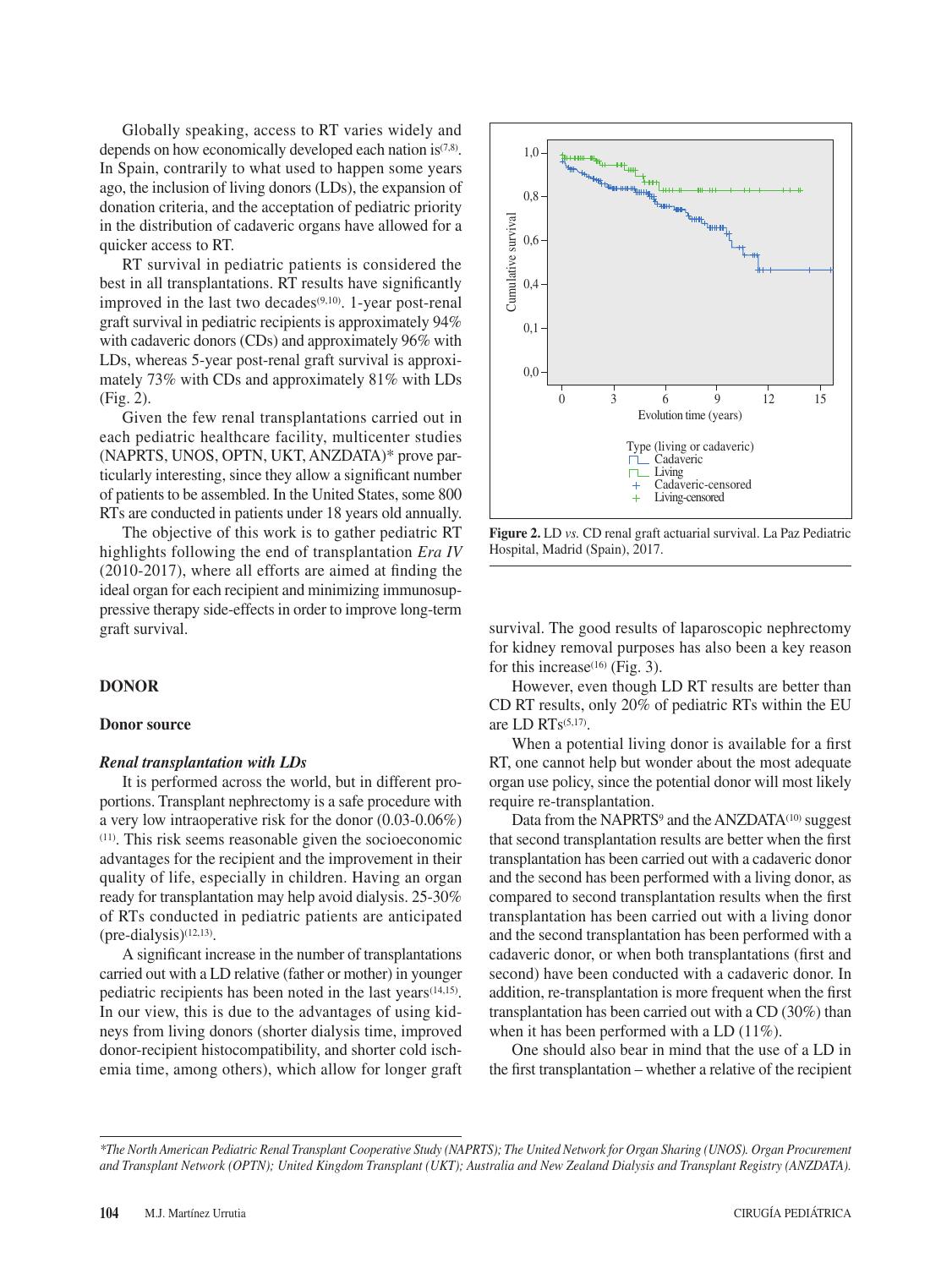

**Figure 3.** LD impact on global transplantation activity. LD vs. CD annual percentage. La Paz Pediatric Hospital, Madrid (Spain), 2018.

or not – provides with a longer graft survival than the use of a CD. Moreover, it cannot be guaranteed that LDs will always be available for the children in the future.

We advocate the use of LDs as a first option in children whenever LDs are available.

#### *Non-heart-being donor renal transplantation*

Owing to the lack of organs, transplantation programs have had to expand donation criteria and use marginal organs. The impact of non-heart-beating donor organs on graft survival is currently being assessed.

In these circumstances, and contrarily to brain-dead donors, donation is carried out following cardiac arrest. Death occurs in a controlled manner to optimize organ viability and reduce hot ischemia time (Maastricht III) as much as possible<sup> $(18)$ </sup>. These organs have a higher risk of delayed graft function, since hot ischemia time is longer than in brain death donation $(12,19)$ .

In adults, renal transplantation with non-heart-beating donors and renal transplantation with brain-dead donors have demonstrated similar results in terms of survival. However, results in pediatric recipients are still unclear. Few RTs with this type of donors have been carried out, with few and inconsistent data available in the literature, especially regarding graft survival beyond 4 years(19,20).

Overall, caution should be exercised when using this type of donors in children, since long-term graft survival is more important in pediatric patients.

#### **Donor age**

Renal grafts from cadaveric donors under 6 years old are associated with a greater percentage of early graft loss and shorter short-term survival, especially in case of donors under 3 years old<sup>(13)</sup>. If the number of donor glomeruli is too low to adequately filter the recipient's blood volume, the graft will attempt to adapt through hyperfiltration<sup>(21)</sup>, which is associated with glomerular hypertrophy followed by sclerosis and progressive renal function loss.

According to the NAPRTCS $(9)$ , the worst survival results are associated with transplantations carried out with kidneys from cadaveric donors under 2 years old and over 50 years old. The use of kidney donors under 2 years old has been reduced to barely 1%. However, given the lack of organs available for pediatric RT, some programs prefer en-bloc transplantation<sup>(22)</sup> or simultaneous double transplantation<sup>(23)</sup> (both kidneys transplanted into the same recipient) in order not to lose the young donor and avoid hyperfiltration by transplanting a larger renal mass (Fig. 4).

## **Histocompatibility**

As it is the case with the adult population, a good donor-recipient HLA compatibility, either with a CD or with a LD, is associated with longer graft survival $(15)$ .

Most genes involved in the immune response are located in chromosome 6, in the so-called major histocompatibility complex, which includes human leukocyte antigen genes (HLA system). Before the patient is put on the waiting list, the recipient's HLA antigens are identified in all RT candidates to quantify the number of HLA antigens shared by the potential donor and the recipient. The most important HLA antigens in the transplantation process are HLA DR, B, and A.

Poor compatibility can make long-term graft survival shorter and even increase the risk of immune sensitization following graft loss(24), producing anti-HLA antibodies that could have a negative impact on future transplantation survival. According to the OPTN, the best results are achieved when the donor and the recipient have no incompatible antigens or when compatibility is identical in the 6 HLA  $loci<sup>(25)</sup>$ .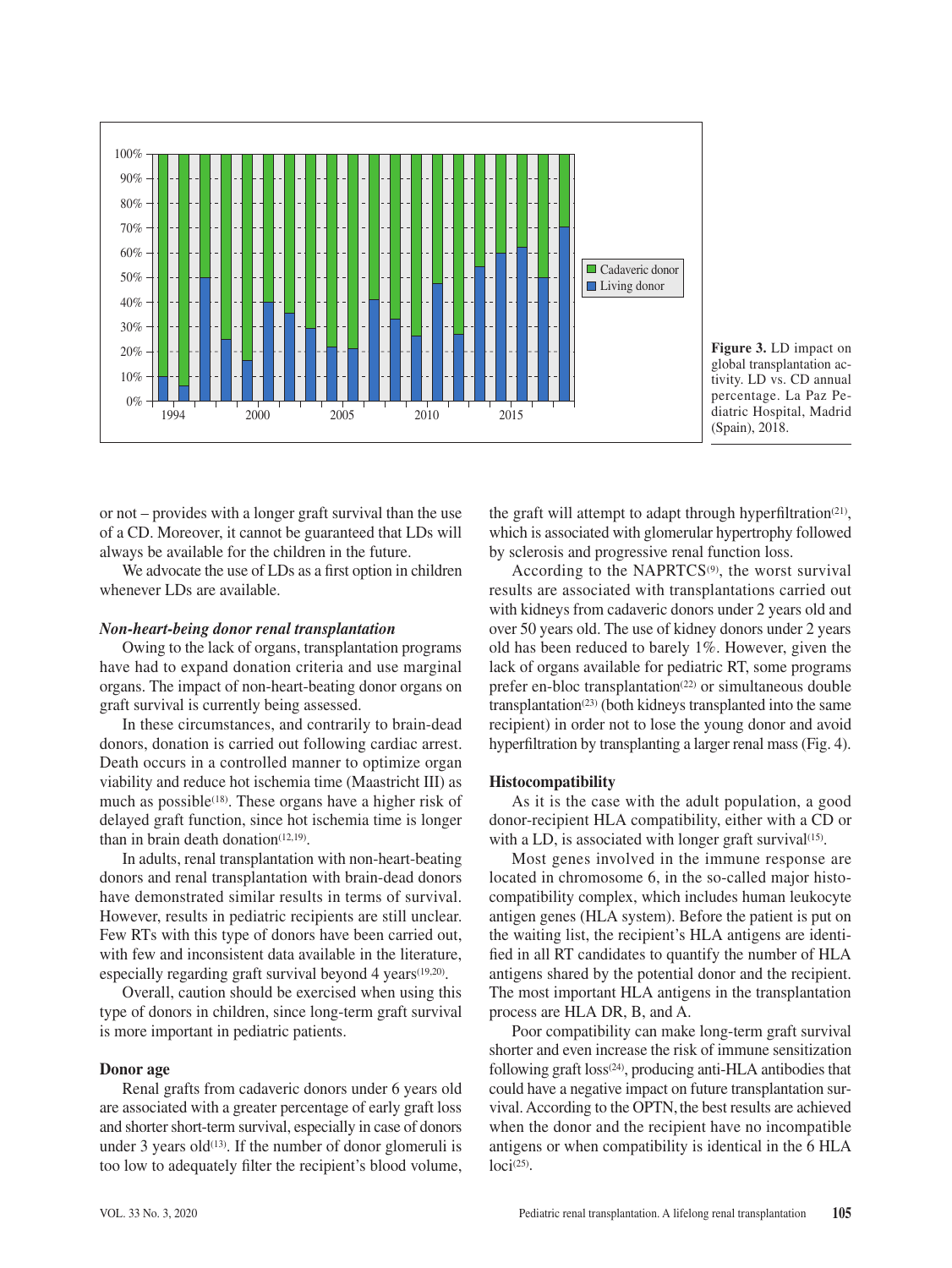

**Figure 4.** Double renal implant in FII. 2-year-old cadaveric donor.

### **RECIPIENT**

#### **Recipient age**

Age has a significant impact on transplantation results. There are two specific age groups potentially impacting graft survival for very different reasons. One group is that of recipients under 2 years old. These patients are more likely to have vascular thrombosis and a higher incidence of acute rejection episodes26. However, thanks to the advances made in pediatric anesthesia and intraoperative care, and to the inclusion of microsurgery in vascular anastomoses, thrombosis incidence has significantly decreased in these recipients over the last years. In addition, the new immunosuppressants have also helped in reducing the number of rejection episodes<sup>(27,28)</sup>.

The other risk group, which is less well-known, is that of adolescent recipients, where graft loss percentages are higher, typically as a result of lack of therapeutic compliance and the fact that this age coincides with a transition period to adult units<sup>(29,30)</sup>. The percentage of late acute rejection episodes in patients aged 13-17 years old is higher than in any other age group (Fig. 5).

#### **Primary renal disease**

The most frequent causes of ESRD in children are dysplasia and hypoplasia, followed by obstructive uropathy and glomerulonephritis.



**Figure 5.** Renal graft actuarial survival according to recipient age. La Paz Pediatric Hospital, Madrid (Spain), 2017.

Much of the damage suffered by the native kidney, particularly bladder dysfunction associated with posterior urethral valves, will also be suffered by the transplanted kidney if not repaired prior to  $RT^{(31)}$ .

Children with history of long-term central catheter, mainly in the femoral veins, as well as patients undergoing abdominal mass surgery (Wilms tumor) are more likely to have iliocaval venous thrombosis**.** Identifying these issues before transplantation is key to design the correct surgical strategy<sup>(32)</sup> (Fig. 6).

Focal glomeruolosclerosis, atypical hemolytic uremic syndrome, and membranoproliferative glomerulonephritis are more likely to reoccur in the graft and cause transplantation failure $(15)$ .

## **IMMUNOSUPPRESION**

The introduction of new drugs such as tacrolimus and mycophenolate with a greater immunosuppressive effect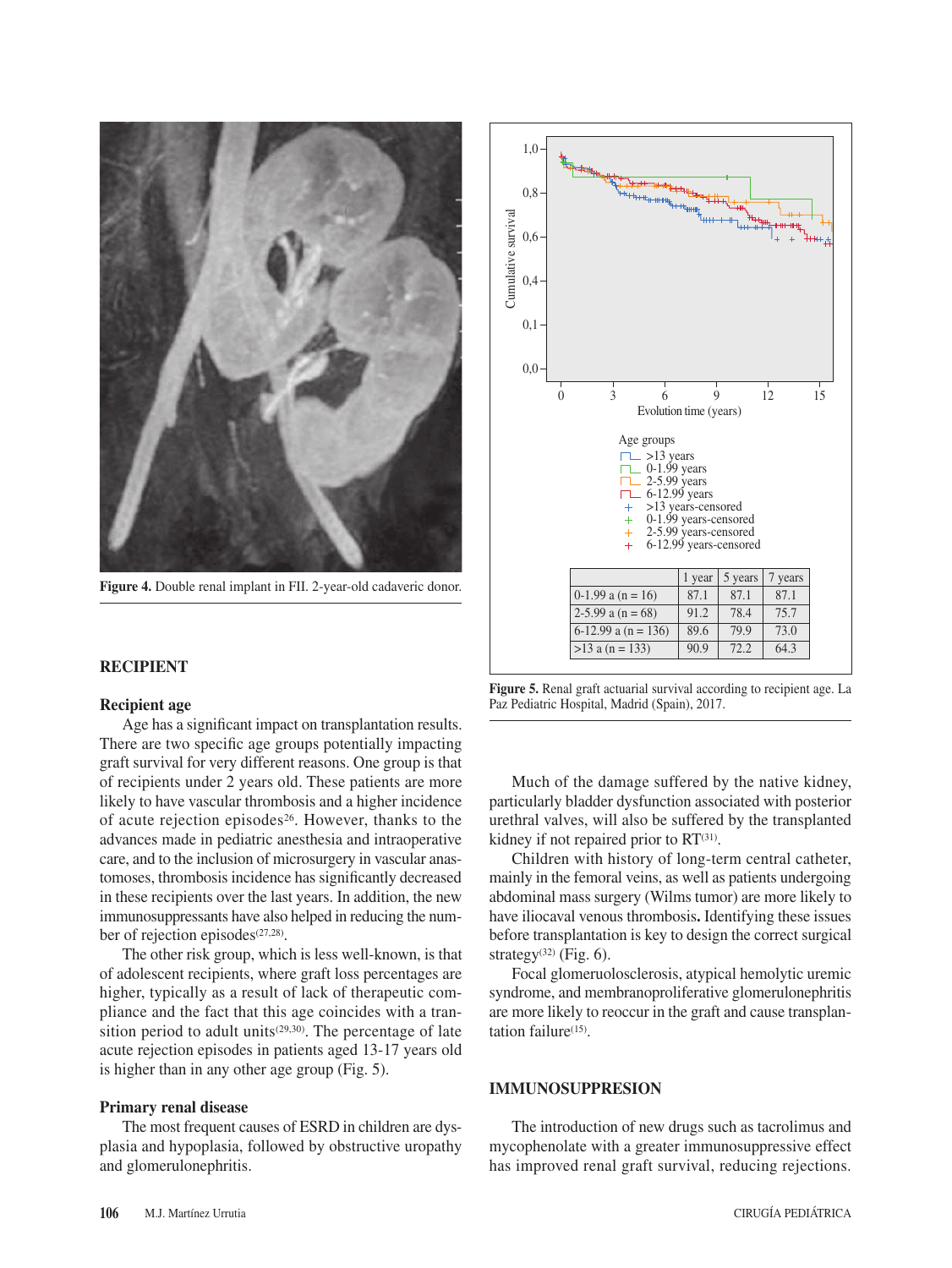

**Figure 6.** Iliocaval venous thrombosis. A) Ascending venography in a RT candidate. B) Orthotopic renal transplantation.

However, it has also increased the risk of infection and lymphoproliferative disease (1-7%).

Antibody induction therapy, introduced in pediatric RT's immunosuppressive protocol in the 90s, has been demonstrated to prevent or at least delay acute rejection episodes in the first months post-transplantation. This therapy is carried out with monoclonal antibodies, and in high immune risk recipients, it is performed with polyclonal antibodies.

The most frequently used maintenance treatment or therapy includes steroids, tacrolimus, and mycophenolate mofetil $(1,13)$ . These treatments are similar both for LD RT and CD RT.

Immunosuppression, which is key for graft tolerance, is not free of adverse effects. In the last decades, steroid dosage has been progressively reduced and even suppressed in some protocols to avoid morbidity and impact on growth. Contrarily to what was observed in the cyclosporine era<sup>33</sup>, the use of tacrolimus has allowed steroid dosage to be reduced without a significant increase in acute rejection episodes<sup>(13)</sup>. However, steroid repercussion on post-transplantation size, cardiovascular risk, and esthetic appearance has not been determined<sup>(1,34)</sup>. Treatment fails in 13% of patients receiving a low steroid dosage or steroid-free protocol, so patients have to resume the usual therapy<sup>(1)</sup>.

The development of a treatment allowing for immune tolerance in the recipient while significantly reducing or even avoiding immunosuppressants with no rejection risk is undoubtedly the most expected advance in the field. Various groups(35,36) have recently demonstrated that the deferred use of specific hematopoietic derivatives in RT is able to generate tolerance – a state where donor and recipient immune systems coexist (mixed chimerism). Tolerance induction in transplanted patients can change the long-term survival of the transplanted organ and help achieve the goal of lifelong renal transplantation.

## **REJECTION**

Rejection is the most frequent cause of renal transplantation failure in children<sup> $(9,10)$ </sup>. Rejection risk decreases with a good donor-recipient histocompatibility and immunosuppressive treatment.

Acute rejection episodes significantly increase the risk of developing chronic rejection and graft loss(15,37). At least 46.9% of pediatric RTs will have a rejection episode throughout the graft's life (42% in LDs and 53% in CDs). Chronic rejection is the most important cause of long-term graft  $loss^{(13)}$  (35%).

Immunosuppressants have demonstrated to be able to prevent and treat acute cellular rejection, significantly reducing acute rejection episodes. However, results are not so good in antibody-mediated rejection and humoral rejection<sup>(13)</sup>.

Rejection episodes in adolescents are mostly due to therapeutic non-compliance. They are highly aggressive, mixed rejections, both humoral and cellular $(29,30)$ .

Chronic rejection and nephrotoxicity, especially as a result of calcineurin inhibitors, are associated with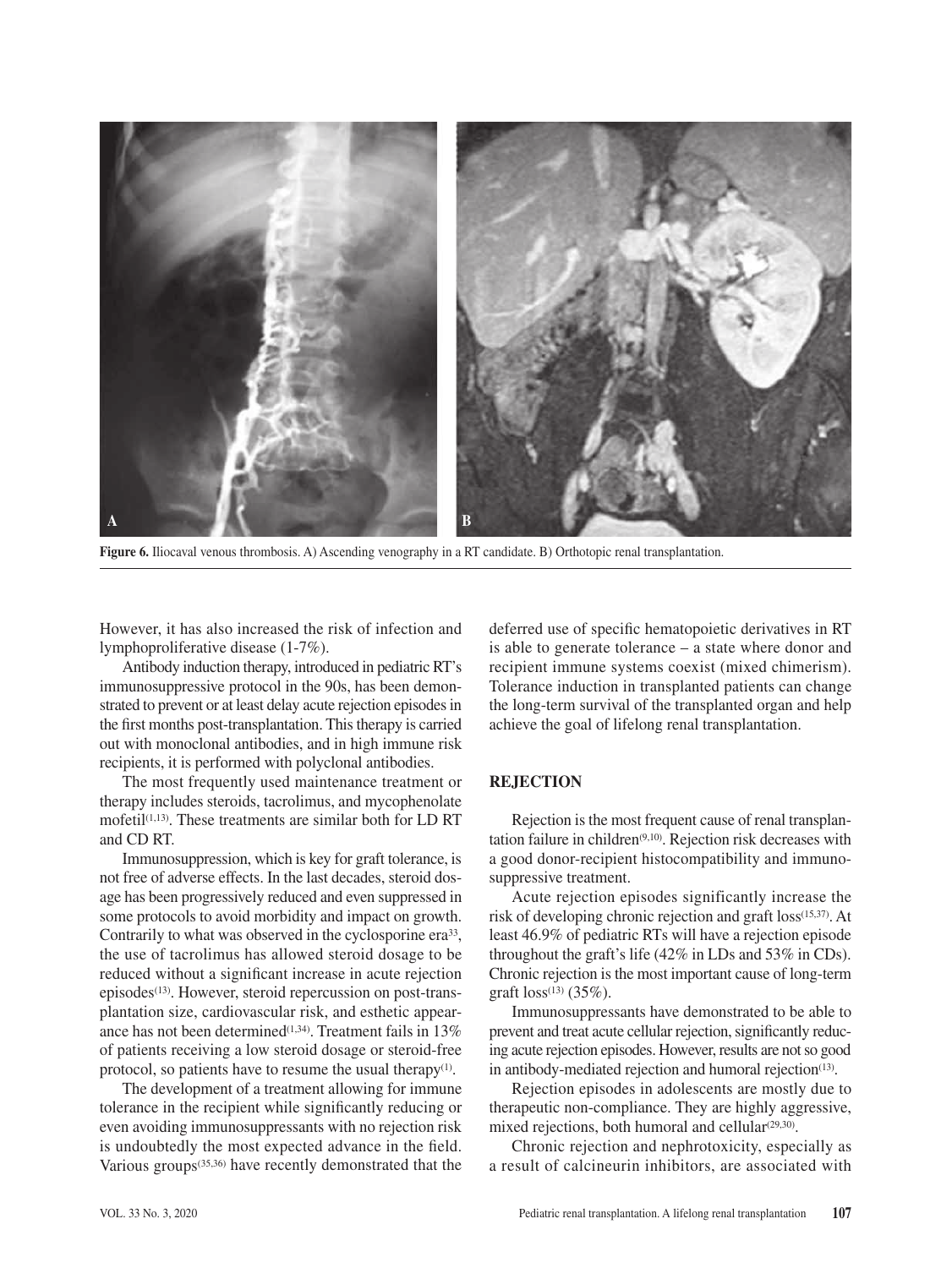chronic graft nephropathy. The latter is defined as a slow and progressive deterioration of renal function, accompanied by variable proteinuria, and not attributable to other causes.

## **CONCLUSIONS**

Donors are a scarce resource that should be optimized. Numerous factors have an impact on graft survival, but immune and surgical advances in the last decades have led to a significant improvement in graft and patient survival. However, long-term results are insufficient, so it is our great challenge to improve them.

## **ACKNOWLEDGEMENTS**

I would like to take this opportunity to express my gratitude to society, who makes transplantations possible by donating organs and paying taxes. I would also like to thank the Spanish National Transplantation Organization, whose work has proved key for the development and stability of various transplantation programs in Spain.

### **REFERENCES**

- 1. Peruzzi L, Amore A, Coppo R. Challenges in pediatric renal transplantation. World J Transplant. 2014; 4: 222-8.
- 2. Sharma A, Ramanathan R, Posner M, Fisher R. Pediatric kidney transplantation: a review. Transplant Research and Risk Management 2013; 5: 21-31.
- 3. Murray JE,Tilney NL,Wilson RE. Renal transplantation: a twenty-five years' experience. Ann Surg. 1976; 184: 565-73.
- 4. Samuel SM, Tonelli MA, Foster BJ. Survival in pediatric dialysis and transplant patients. Clin J Am Soc Nephrol. 2011; 6: 1094-9.
- 5. Chesnaye N, van Stralen K, Bonthuis M, et al. The association of donor and recipient age with graft survival in paediatric renal transplantation recipient in a European Society for Paediatric Nephrology/European Renal Association-European Dialysis and Transplantation Association Registry study. Nephrol Dial Transplant. 2017; 32: 1949-56.
- 6. Cho M. Pediatric kidney transplantation is different from adult kidney tranplantation. Korea J Pediatric. 2018; 61: 205-9.
- 7. Ploosvan Amstel S, Noordzij M, Warady BA, et al. Renal replacement therpy for children throughout the world: the need for a global registry. Pediatr Nephrol. 2018; 33: 863-71.
- 8. Collins M, Karpelowsky J, Gordon T. Pediatric transplantation: An international perspective. Semin Pediatr Surg. 2017; 26: 272-7.
- 9. North American Pediatric Renal Trials and Collaborative NAPRTCS 2014 Annual Transplant Report. Boston, MA: NAPRTCS, 2014. Disponible en: https://web.emmes.com/study/ ped/annlrept2014 (2017).
- 10. Australia and New Zealand Dialysis and Transplant Registry. ANZDATARegistry Report 2012. Adelaide, South Australia:

ANZDATA, 2012. Disponible en: https://www.anzdata.org.au/ anzdata/AnzdataReport/35thReport/2012 (2017).

- 11. Fettouth HA, Raouf HA, el Shenoufy A, El feel A, Agabo H, Hakim AA, et al. Laparoscopic donor nephrectomy for pediatric recipient. Transplant Proc. 2007; 39: 811-2.
- 12. Chandar J, Chen L, Defreitas M, Ciancio G, Burke G 3rd. Donor consideration in pediatric kidney transplantation. Pediatr Nephrol. 2020 [En prensa]. doi.org/10.1007/s00467-019-04362-z
- 13. Gulati A, Sarwal M. Pediatric renal transplantation: an overview and update. Curr Opin Pediatr. 2010; 22: 189-96.
- 14. Muramatsu M, Mizutani T, Hamasaki Y. Transplantation of adult-size kidneys in small pediatric recipient: a single-center experience. Pediatr Transplant. 2019; 23: e13401.
- 15. McDonald R. Kidney transplantation in children: Outcomes. Disponible en: www.uptodate.com (2020).
- 16. Barrena S, Martínez Urrutia MJ, López Pereira P, Lobato R, García A, Alonso A, et al. Nefrectomía laparoscópica de donante vivo: repercusión funcional en el receptor pediátrico. Cir Pediatr. 2010; 23: 95-8.
- 17. Bendorf A, Pussell BA, Kelly PJ, Kerridge IH. Socioeconomic, demographic and policy comparisons of living and deceased kidney transplantation rates across 53 countries. Nephrology (Carlton). 2013; 18: 633-40.
- 18. Thuong M, Ruiz A, Evrard P, Kuiper M, Boffa C, Akhtar MZ, et al. New classification of donation after circulatory death donors definitions and terminology. Transpl Int. 2016; 29: 749-59.
- 19. McConmara M, Mokdad A, Gattineni J, Hwang C. Donation after cardiac death kidneys are suitable for pediatric recipients. Pediatr Transplant. 2019; 23: e13540.
- 20. Chen G, Wang C, Ko DS, Qiu J, Yuan X, Han M, et al. Comparison of outcomes of kidney transplantation from donation after brain death, donation after circulatory death and donation after brain death followed by circulatory death donors. Clin Transpl. 2017; 31: e13110.
- 21. Yaffe HC, Fridmann P, Kayler LK. Very small pediatric donor kidney transplantation in pediatric recipients. Pediatr Transplant. 2017; 21: e12924.
- 22. Winnicki E, Dharmar M, Tancredi D. Comparable survival of on block versus standard donor kidney transplants in children. J Pediatr. 2016; 173: 1-6.
- 23. Martínez Urrutia MJ, López Pereira P, Avila Ramirez L, Lobato Romera R, García Meseguer C, Jaureguizar Monereo E. Double renal transplantation-strategy with donors under 3 years old. J Pediatr Urol. 2006; 2: 340-3.
- 24. Gritsch H, Veale JL, Leichtman A, Guidinger MK, Magee JC, McDonald RA, et al. Should pediatric patients wait for HLA-DRmatched renal transplant? Am J Transplant. 2008; 8: 2056-61.
- 25. OPTN/SRTR Annual report 2018. Disponible en: https:// www. srtr.org/report-tools/srtroptn-annual-data-repot
- 26. Herthelius M, Celsi G, Edströn Halling S, Krmar R, Sandberg J, Tydén G, et al. Renal transplantation in infants and small children. Pediatr Nephrol. 2012; 27: 145-50.
- 27. Ruiz E, Ferraris J. 25 years of live related renal transplantation in children: The Buenos Aires experience. Indian J Urol. 2007; 23: 443-51.
- 28. García Meseguer C, Pérez N, Alonso A, Rodríguez C, Melgosa M, Martínez-Urrutia MJ, et al. Renal transplantation in children under 2 years. Transplant Proc. 2002; 34: 350-1.